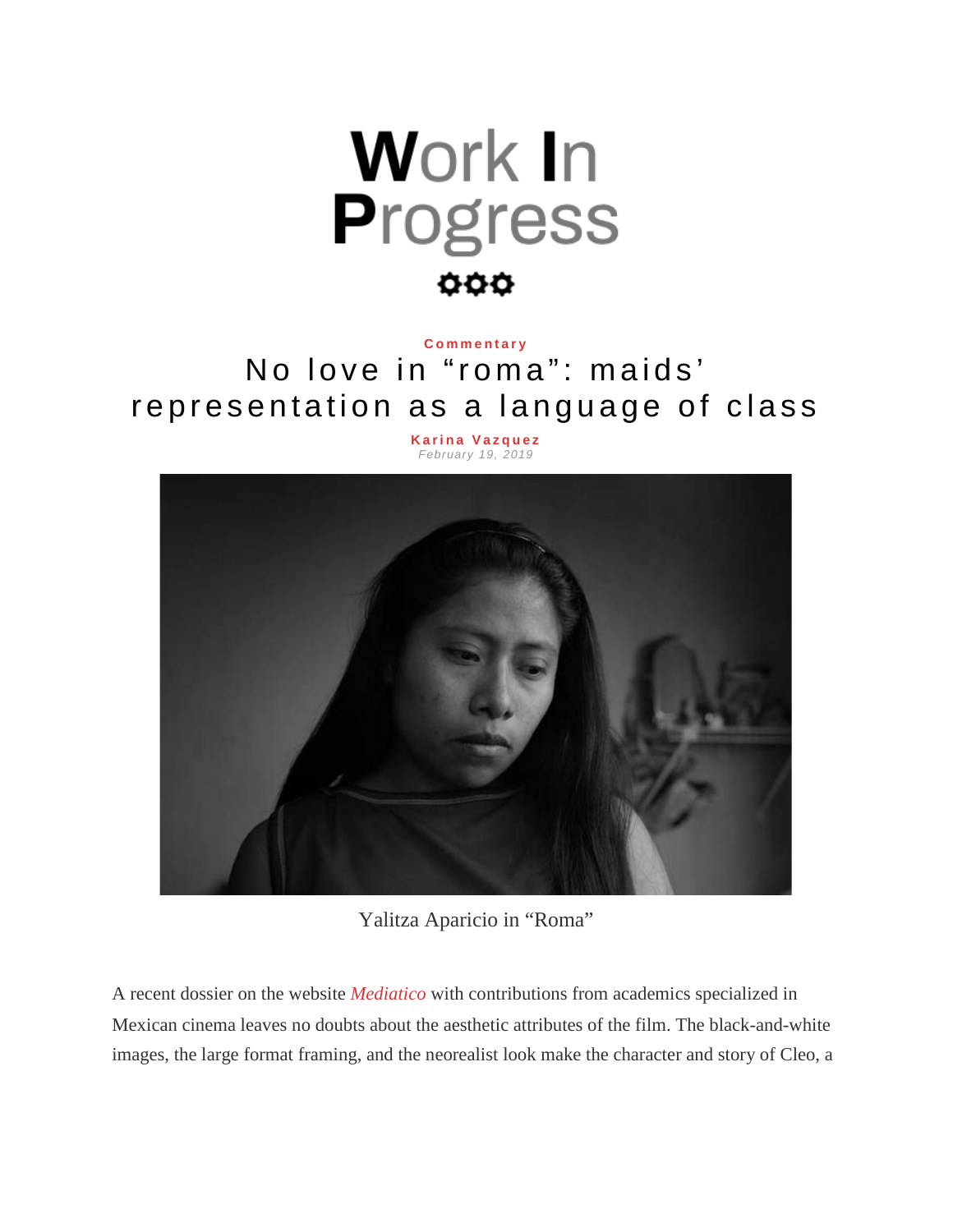live-in maid based on Cuarón's own childhood nanny Libo, resonate emotionally with the audience in a unique way.

However, it might not be the film itself that needs closer attention, but rather its quick positive reception, a kind of urgency for approval that might be more related to a cultural industry that transcends national borders, and social class anxiety anchored in ethnic/gender/race identities. The film seems to respond to these anxieties, offering a visual and emotional soothing.

Centered on the life of a live-in maid and her loving relationship with the children of the family she works for, *Roma* captured the attention of critics, who have seen the film as a tribute, pointing to a visual rhetoric of love and memory that exhibits a recognition that surpasses time, social boundaries, and class distinction.

But, why *Roma* instead of other recent films such as *The Maid* (2009), by Chilean director Sebastián Silva, or *The Second Mother* (2015) by Brazilian director Anna Muylaert, among others? In these films, domestic workers, their work, and especially their relationship with their employers have been the main focus. In these other narratives, maids represent a threat to the employers' identity as they reveal themselves as consumers and women capable of owning their time and their emotions.

The characteristics of domestic service, such as the isolation of household work, the dynamic of invisibility (for the employers)/visibility (for the children), the emotional labor that is expected, the affective ambivalence between maid and female employer, are all portrayed in depth in these films, and *Roma* also epitomizes many of the observations that researchers on domestic service have pointed out.

However, despite the similitudes, some differences make Cuarón's film and Cleo more likely to receive such a warm reception. By making visible a historical situation of inequality embedded in a melodramatic language of affection, *Roma* ends up blurring that very inequality.

Although the film shows the tension between an abusive working situation and an emotional connection, Cleo is subjected to a constant depersonalization. Not only the sociohistorical conditions that make Cleo and her people the "other," as well as the household heavy tasks, but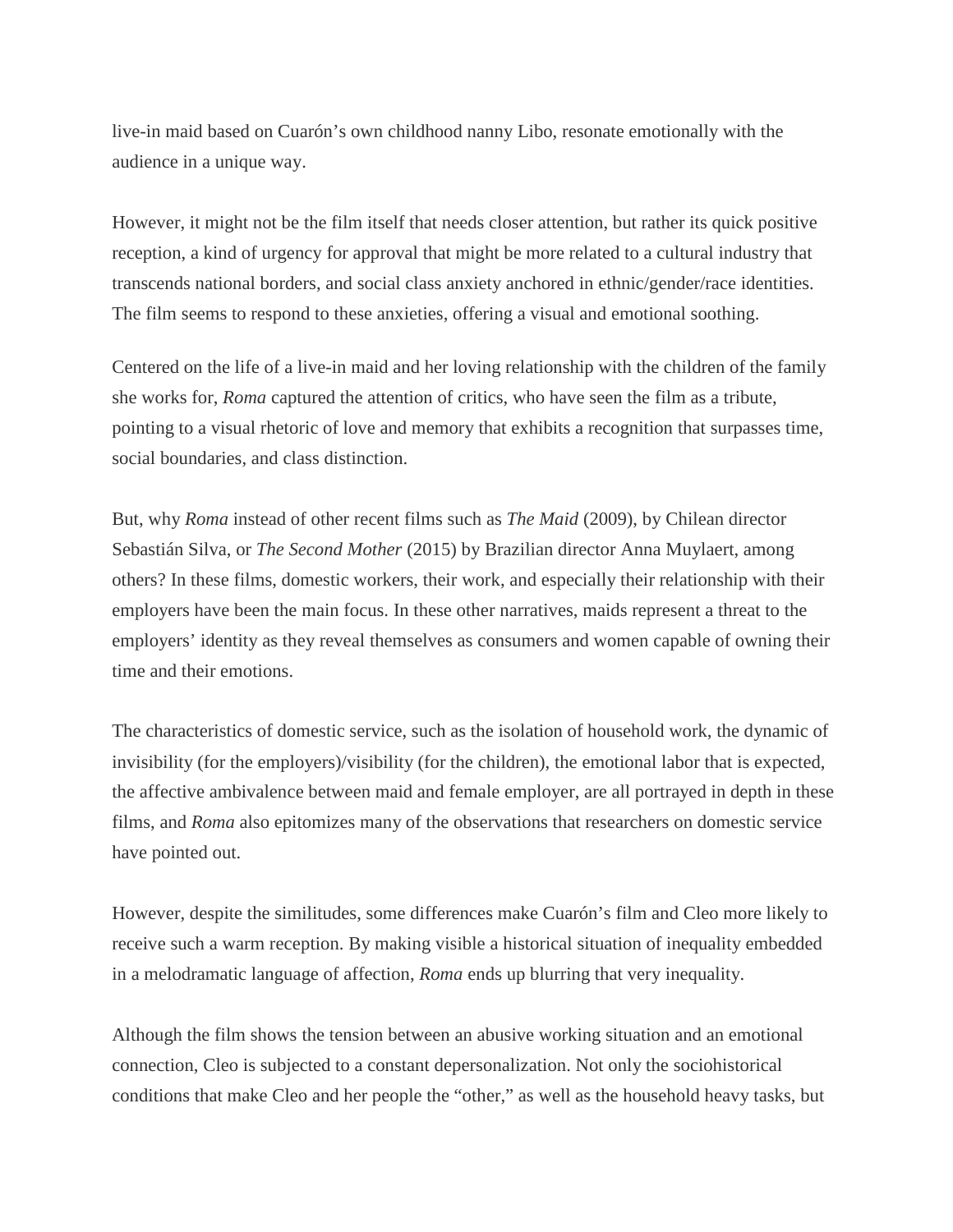her restricted inclusion in the intimate space of the bourgeois home make the "love" that flows through the film feel like a "cluttered love," one that is an internalized demand rather than a natural feeling.

On one side the film exposes the abuse, specially by Sofía, the female employer, victim herself of patriarchal ideology, but on other it obscures, blurs it with the maternal love between Cleo and the children. It shifts attention from the vicious cycle of giving-Cleo and extracting-employers that leaves the maid with no choice, to the point of risking her life for love or to not lose the only thing she has: that family, that job. Critics have paid attention to this aspect of the film which is seen as Cuarón's tribute to his nanny, a masterpiece of love and recognition for such priceless presence and devotion.

The Domestic Workers Alliance responded to *Roma* with the slide show ["There are millions of](https://roma.domesticworkers.org/)  [Cleos all over the world,"](https://roma.domesticworkers.org/) in which numbers tell a less romantic reality of an unprotected and unstandardized job. Therefore, why does *Roma* receive such attention? Is it because Cleo and the story reinstate a certain class order?

[Ariel Dorfman's analysis of the film](https://www.pagina12.com.ar/171112-todas-las-nanas-del-mundo) points out the imbalance between the devotion expected by the employers and their lack of sensitivity: How is it possible to be so restrictive, to impose so many rules over the women in charge of our most valuable and precious children? The film could be seen as a call to morally trespass the demarcated territories of food, clothing, etc. that keep maids included, but distant – "like family," but still serving.

For Dorfman, the film calls out the hypocrisy of progressive sectors; why not let the maid enter our space if she has been giving all she has? Entering and crossing the boundaries of class and race is what, according to Dorfman, Cuarón's Cleo does, while her Central American sisters are stopped at the border. Subjected to the institutional violence, and the violence institutionalized in a speech constantly criminalizing the "other," unprotected and stripped from rights, as Cleo and her people, many women who will end up in domestic service are not able to cross the border. Therefore, Dorfman's call is one for more "amor" (love) in Roma.

But maybe, to better assess the impact and the urgency of the film's approval, it would be useful to shift Dorfman's observation: The migrant sisters of Cleo can enter, cross the border in the